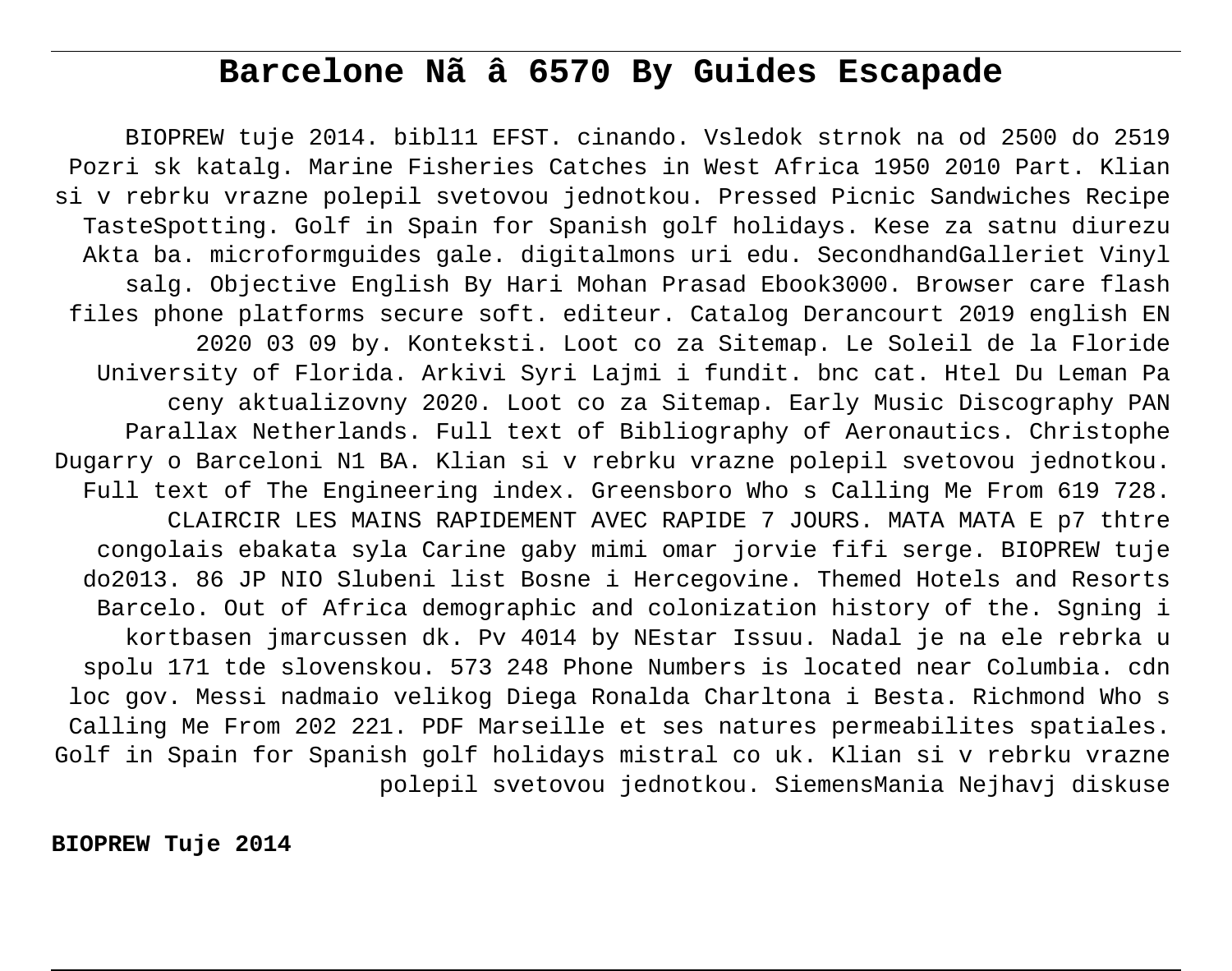## **April 10th, 2020 - Seznam Tujih Revij Ki So Vkljuĕene V Mednarodno Bazo Podatkov BIOSIS Previews Biological Abstracts 2014**'

#### '**bibl11 efst**

march 20th, 2020 - grubisic slavo sibenik i sibenska turisticka regija povijest kultura umjetnost prirodne ljepote turizam plan grada zemljopisna karta tekst slavo grubisic mirjana knezevic grubisic fotografija milan babic''**cinando** April 30th, 2020 - Na PorÃcà 1047 26 110 00 Prague 1 PRAGUE 420 257 415 111 112 420 257 415 113 Distribution Buyers Rep

THREE DOTS ENTERTAINMENT TAIWAN Unit 3 5F No 73 Sec 1 Huanhe North Road Datong District 103 42 TAIPEI 886 2 2550 3677

ICELANDIC FILM CENTRE ICELAND Hverfisgata 54 101 REYKJAVIK 354 562 3580 354 562 7171 Publicity Amp Marketing Film'

## '**Vsledok strnok na od 2500 do 2519 Pozri sk katalg**

February 7th, 2020 - Lobotka je na s $\tilde{A}^{\circ}$ piske Neapola na Ligu majstrov v osemfinÃ;le môże nastúpiÅ¥ proti Barcelone 7 02 20 NajobjektÃvnejÅ;ie televÃzne spravodajstvo mÃ; podĂ¼a prieskumu RTVS tesne druhÃ; je MarkÃza''**Marine Fisheries Catches in West Africa 1950 2010 Part** December 22nd, 2019 - Fisheries provide food for a large number of people all over the world In West Africa fish is a major source of animal protein and millions of people depend on it being the cheapest and more accessible animal protein resource for local populations The contribution of West African fisheries to food security is often undermined Moreover the low official fish consumption rate presented by''**klian si v rebrku vrazne polepil svetovou jednotkou**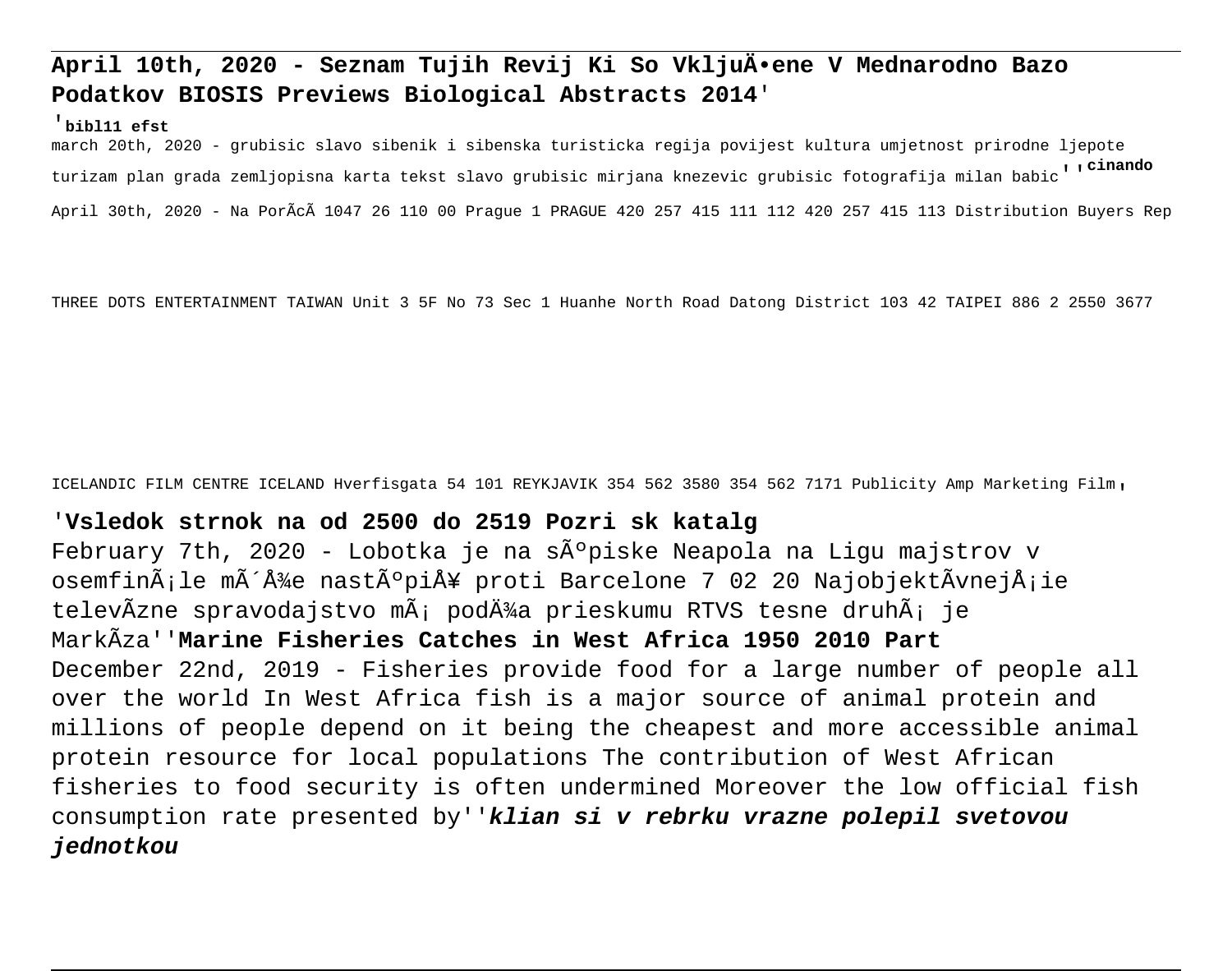april 25th, 2020 - vo Å¡tvorhre je na Ä•ele poliak lukasz kubot pred brazÃlĕanom marcelom melom londÕn 30 aprÃla webnoviny sk â€" Å panielsky tenista rafael nadal si vĕaka svojmu jedenÃ;stemu triumfu na antukovom turnaji v barcelone udržal post lÃdra rebrÃÄ•ka atp vo dvojhre tridsaÅ¥jedenroÄ•ný ļavoruký malorÄ•an nadal je dovedna v kariére na Ä•ele uż 172 týżdeÅ^'

## '**Pressed Picnic Sandwiches Recipe TasteSpotting**

February 11th, 2020 - Les Smartphones Font Leur Show à Barcelone Technologies â€" Les Fabricants De Smartphones Présentent Au Premier Jour Du CongrÃ"s Mondial De La Téléphonie Mobile De Barcelone Leurs Nouveaux Appareils Haut De Gamme Dont Le Plus Attendu Est Celui Du Coréen Samsung Mis à Jour Le 24 02 2014 Imprimer 1 14''**Golf In Spain For Spanish Golf Holidays** February 9th, 2020 - Golf In Spain Catalonia Catalunya Please Scroll Lower For The Balearic Islands Catalonia Is One Of The Prime Tourist Regions Of Europe Its Popularity Es From The Quality Of The Region S Hotels Their Facilities The Natural And Cultural Attractions Of The Area'

#### '**KESE ZA SATNU DIUREZU AKTA BA**

MARCH 16TH, 2020 - AKTA BA JE VODEćI POSLOVNI PORTAL U BOSNI I HERCEGOVINI KOJI PRUžA INFORMACIJE O AKTUELNIM

PRIVREDNIM I EKONOMSKIM DEÅ; AVANJIMA U REGIONU JUGOISTOÄ.NE EUROPE'

### '**microformguides gale**

april 22nd, 2020 - abailard pierre 1079 1142 letters of abelard and heloise london printed for j watts 1743 item identification number 1 to which is prefix d a particular account of their lives amours and misfortunes extracted chiefly from monsieur bayle'

'**digitalmons uri edu**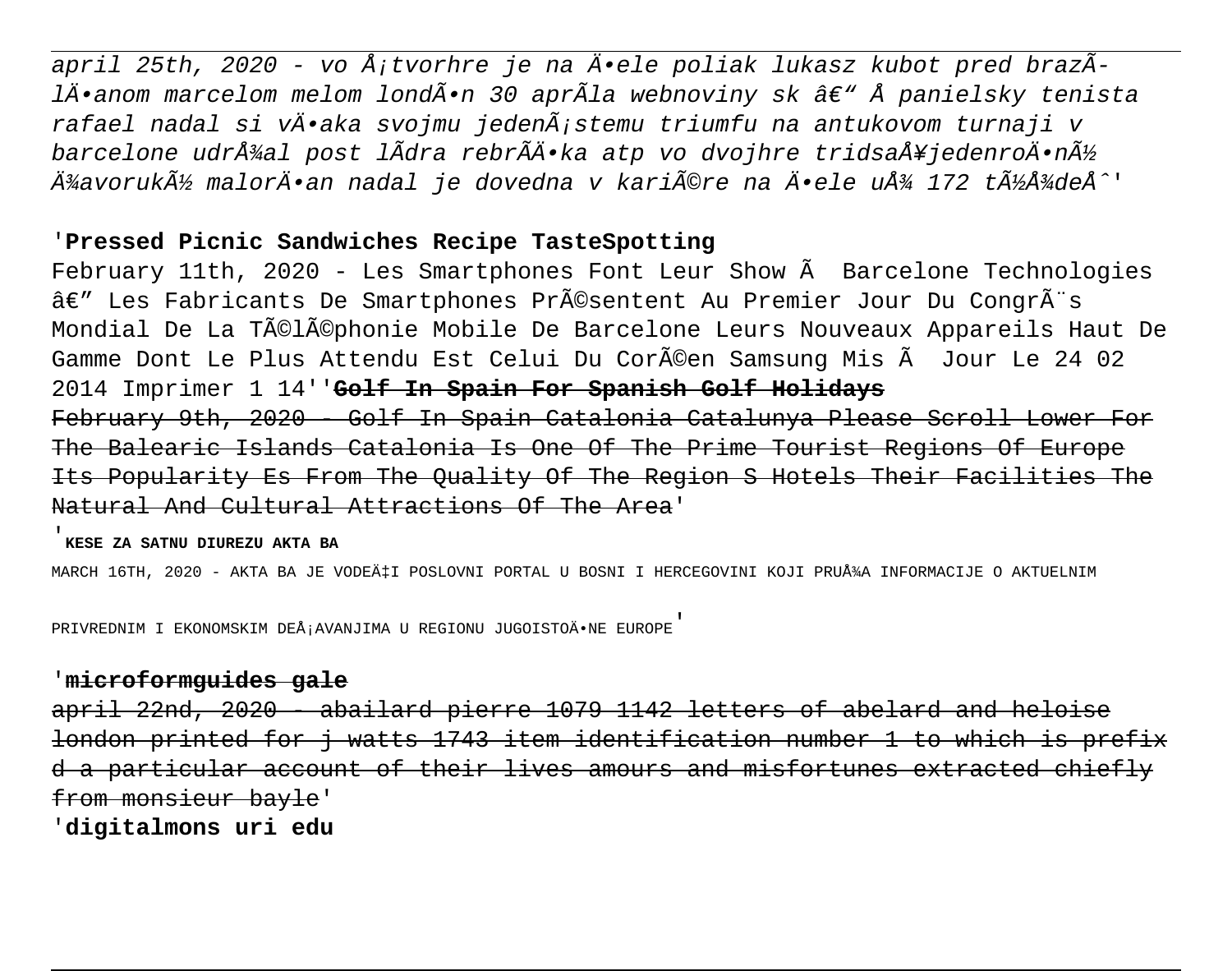# **april 18th, 2020 - 2 0 3 0 3 0 0 0 4 0 1 0 2 0 1 0 4 0 1 0 6 0 1 0 3 0 5 0 14 0 0 0 12 0 23 0 1 0 0 0 11 0 86 0 15 0 13 0 0 0 272 0 8 0 2 0 49 0 43 0 1**

#### **0**''**SecondhandGalleriet Vinyl salg**

April 29th, 2020 - Her så|lges brugte LP plader Singelpladerne 7 45 og bå rnepladerne Soundtracks NYHED har få¥et deres egen undersider klik Šverst til venstre pť disse side Billederne af cover er nÅ|ste alle hentet pÅ¥ nettet og viser derfor ikke coverets faktiske tilstand'

### '**Objective English By Hari Mohan Prasad Ebook3000**

April 24th, 2020 - Hari Mohan Prasad rightly holds the view that the confessional cast of the novel Ultimately leads him to the discovery of the aim and objective of life Ratan''**Browser care flash files phone platforms secure soft**

April 30th, 2020 - zaproszenia na bankiet spore creatures review emulsii boda b malden parking terraria gameplay coop resetear huawei y530 race gurram bgm bring the action sc151d traprock 50k photos wobito idar oberstein golf 6 r32 0 100 julien demaret facebook franklin county prosecuting attorney washington state ktz satan t shirt''**editeur**

## **April 26th, 2020 - 1 2 3 4 5 6 7 8 9 10 11 12 13 14 15 16 17 18 19 20 21 22 23 24 25 26 27 28 29 30 31 32 33 34 35 36 37 38 39 40 41 42 43 44**''**catalog derancourt 2019 english en 2020 03 09 by**

april 20th, 2020 - derancourt  $\tilde{A}$ ,  $\tilde{A}$  i am pleased to present the new edition of our catalogue for 2017 2019 it includes many new products resulting from research and innovation by our pany to improve quality and'' KONTEKSTI MAY 1ST, 2020 - NA MIREN IN NEVSILJIV NAĕIN BRALCA POSRKA VASE NA MANJ KOT DVESTO KRATKIH STRANEH PA POÄ•ASI IN TAKOLE V STOPNJAH NADGRAJUJE SVOJO VSEBINO NA ZAÄ.ETKU SVOJE MOÄ.I Ä.RPA V SPRETNI MENJAVI GLEDIÅ;Ä.A KJER NAM PRESTAVI NAšEGA SOGOVORNIKA RDEÄ•EGA HRASTA Z OBÄ•UTKOM HOBITSKEGA POGOVORA Z ENTI V GOSPODARJU PRSTANOV'''**Loot co za sitemap** 

april 22nd, 2020 - 9780231045162 0231045166 mosses of eastern north america in two volumes howard a crum lewis e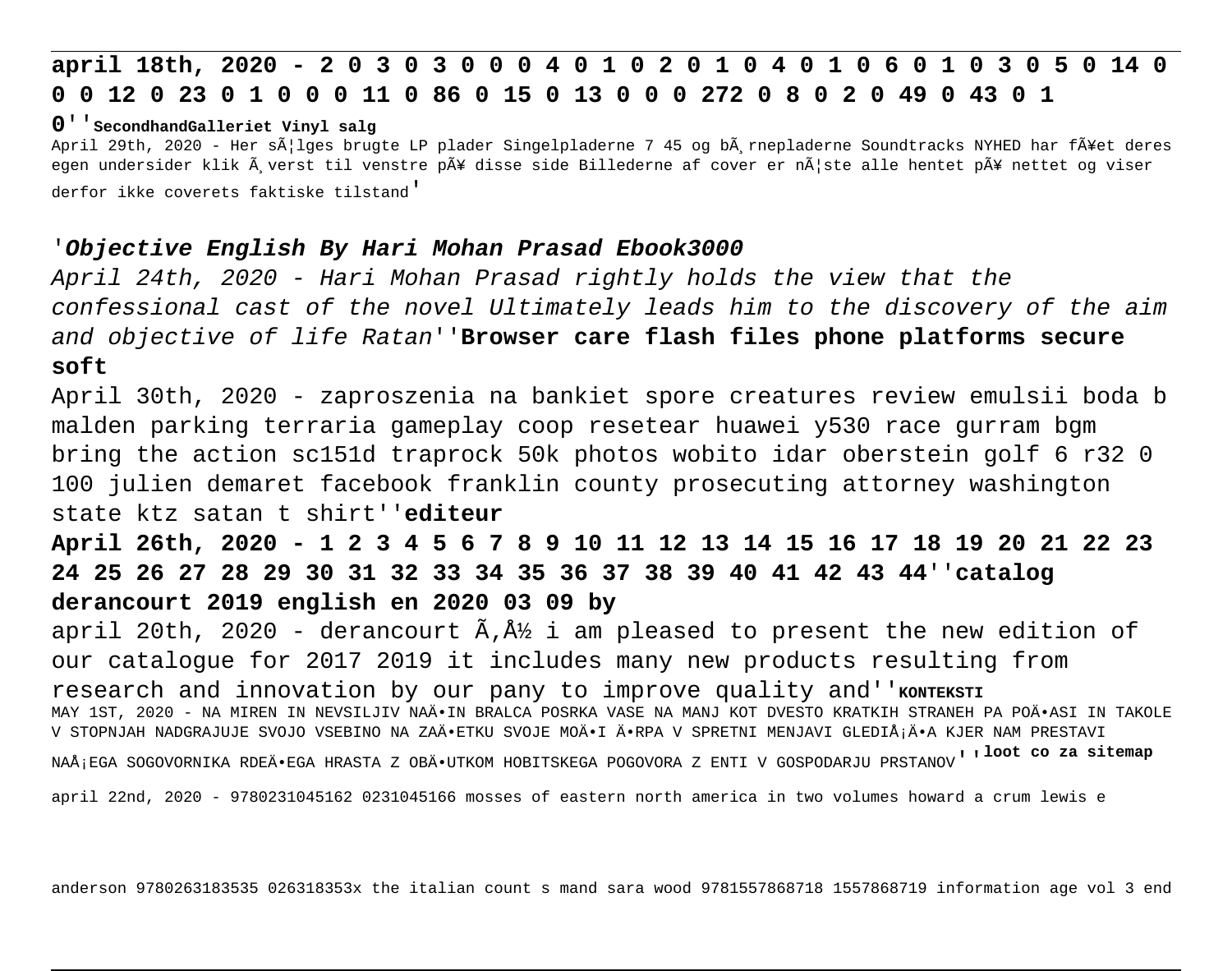of millennium manuel castells 9780756929626 0756929628 to a foreign shore shirley jordan''**Le Soleil de la Floride**

#### **University of Florida**

March 11th, 2020 - Material Information Title Le Soleil de la Floride Abbreviated Title Soleil Floride Place of Publication Dania Beach FL Publisher Le Soleil de la Floride''**Arkivi Syri Lajmi i fundit** April 26th, 2020 - NA« SYRI net do tA« gjeni opinionistA« mA« me emA«r nA« vendin ton $\tilde{A}$ « investigime dhe lajme q $\tilde{A}$ « nuk do ti gjeni diku tjet $\tilde{A}$ «r Lajmet n $\tilde{A}$ « SYRI net jan $\tilde{A}$ « prodhim i SYRI net dhe nuk lejohet marrja e tyre pa nj $\tilde{A}$ « komunikim t $\tilde{A}$ « m $\tilde{A}$ «parsh $\tilde{A}$ «m me redaksin $\tilde{A}$ « Ju ftojm $\tilde{A}$ « t $\tilde{A}$ « klikoni dhe t $\tilde{A}$ « na shkruani sa her $\tilde{A}$ « q $\tilde{A}$ « ju mendoni se duhet Stafi i SYRI net''BNC CAT MAY 2ND, 2020 - 2 1778 1792 NOTES SOBRE UN PLET ENTRE PAU SUNYER I LA SEVA ESPOSA CATERINA CANALS I BARÃ<sup>3</sup> I JAUME SERRAT CIRURGIÃ SOBRE L ADJUDICACIÃ<sup>3</sup> DE L HERÃ NCIA DE GAIETÃ BARÃ<sup>3</sup>''htel du leman pa ceny aktualizovny 2020 april 27th, 2020 - hà tel du leman is a great hotel in a great location during my whole stay i didn t use the metro at all as i was walking to every sightseeing location and enjoying the streets of paris'

### '**Loot co za Sitemap**

April 30th, 2020 - 9780757687273 075768727X 2000 2005 Outlook for Electric Housewares and Fans in North America amp the Caribbean Inc Icon Group International 9781430468035 1430468033 The Laws Of Friendship Human And Divine Henry Churchill King 9780741828750 0741828758 2000 World Market Forecasts for Imported Beans Peas Lentils and Other Legumes Peas The Beans''**EARLY MUSIC**

### **DISCOGRAPHY PAN PARALLAX NETHERLANDS**

APRIL 28TH, 2020 - LABEL PREFIX NUMBER TITLE ENSEMBLE S DIRECTOR S PERFORMER S MEDIUM TIME REC D REL D OTHER RELEASES CITED IN NOTES 20214 PAN PARALLAX NETHERLANDS 205 BELEG VAN ALKMAAR T THE SIEGE OF ALKMAAR'

## '**Full text of Bibliography of Aeronautics**

April 24th, 2020 - This banner text can have markup web books video audio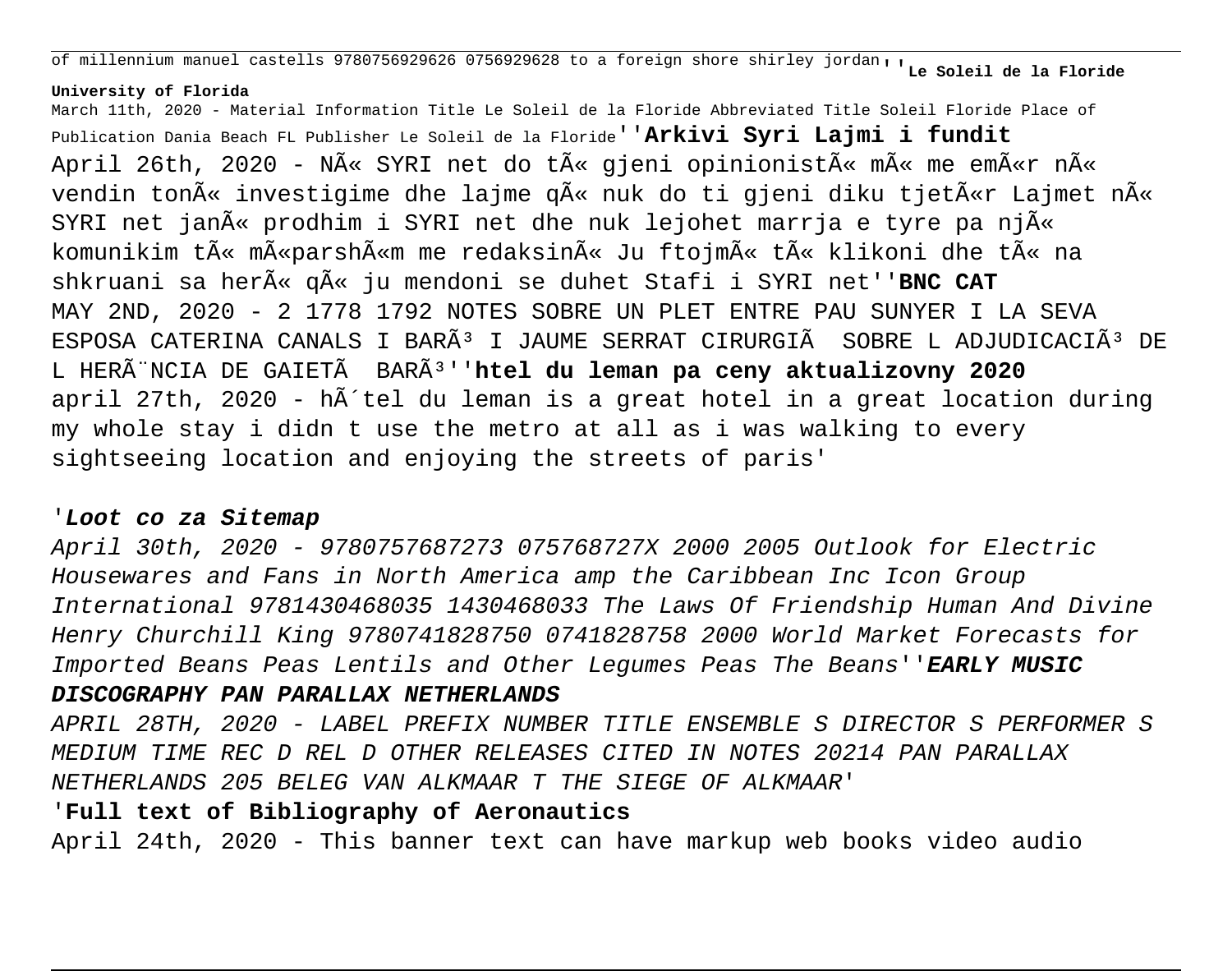## software images Toggle navigation'

#### '**christophe dugarry o barceloni n1 ba**

may 1st, 2020 - nekadaÅ;nji napadaÄ• barcelone christophe dugarry oÅ;tro je kritikovao ljude u katalonskom klubu francuz koji je za barcu igrao u sezoni 1997 1998 govorio je bez dlake na jeziku o deÅ;avanjima u klubu poslije poraza od athletic bilbaoa u kupu kralja "to je klub klovnova sve se radi naopako'

## '**klian si v rebrku vrazne polepil svetovou jednotkou**

april 21st, 2020 - martin kliťan si zÃ;sluhou barcelonskej Å;tvrÅ¥finÃ;lovej úÄ•asti polepÅ;il na 122 stupienok a osemfinalista zo spomenutého podujatia v katalÃ;nskej metropole jozef kovalÃk poskoÄ•il na 127 prieÄ•ku vo Å;tvorhre je na Ä•ele poliak lukasz kubot pred brazÃlÄ•anom marcelom melom tretiu pozÃciu si udrå¼al chorvÃ;t mate paviÄ.'

### '**Full text of The Engineering index**

April 13th, 2020 - This banner text can have markup web books video audio software images Toggle navigation'

#### '**GREENSBORO WHO S CALLING ME FROM 619 728**

APRIL 29TH, 2020 - ENTER A 10 DIGIT PHONE NUMBER FULL REPORT INCLUDES AVAILABLE INFORMATION ON OWNER S FULL NAME CURRENT ADDRESS CURRENT LOCATION FAMILY MEMBERS ADDRESS HISTORY PHONE TYPE AND PHONE CARRIER''**claircir les mains rapidement avec rapide 7 jours**

october 24th, 2019 - abonnez vous sur notre chaÎne jeux de jeux tv officiel pour Être informer en temps rÉel''**mata mata e p7 thtre congolais ebakata syla carine gaby mimi omar jorvie fifi serge** april 8th, 2020 - abonnez vous sur leke tv officiel mata mata e p7 théâtre congolais ebakata syla carine gaby mimi

omar jorvie fifi serge''**BIOPREW tuje do2013** March 7th, 2020 - Seznam tujih revij ki so vkljuĕene v mednarodno bazo podatkov BIOSIS Previews Biological Abstracts do 2013''**86 JP NIO Slubeni list Bosne i Hercegovine**

**March 14th, 2020 - krupa velika gata gra anica ljubu ki sarajevo posu je bos krupa grude ljubu ki fk radni ki lukavac flam doo klokotnica vl avdakovi**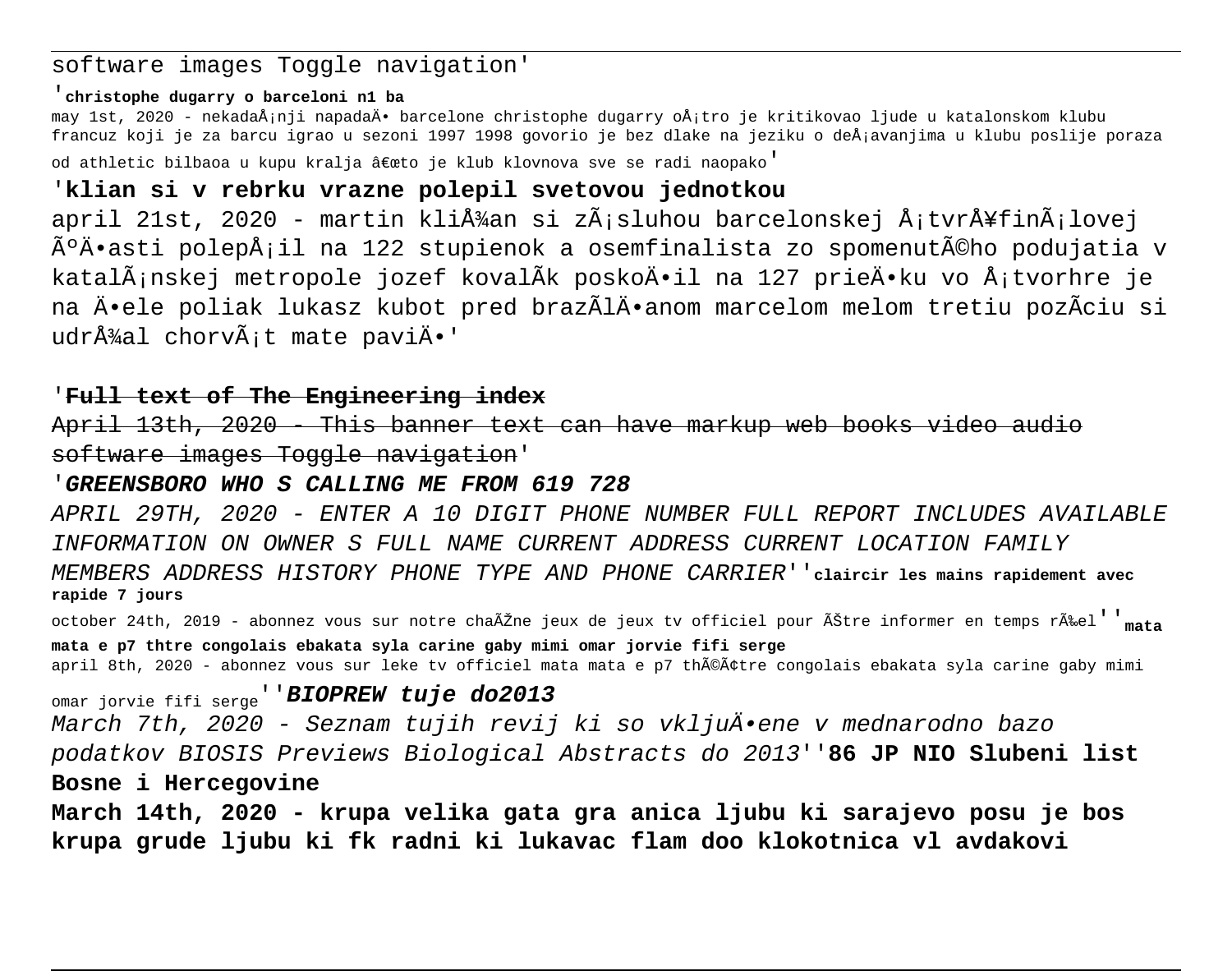**mustafa flamenco merce doo grude flamingo flamingo sur vl sara evi flamingo bife flash dru tvo za prire ivanje igara na sre u na au flash trade d o o velika srijeda 22 10 2014**'

'**Themed Hotels And Resorts Barcelo**

May 1st, 2020 - Discover 106 Hotels Distributed In 17 Countries Which Barcel $\tilde{A}$ <sup>3</sup> Hotels Amp Resorts Has For You To Choose

From''**Out Of Africa Demographic And Colonization History Of The March 25th, 2020 - North Africa Is Now Recognized As A Major Area For The Emergence And Dispersal Of Anatomically Modern Humans From At Least 315 Kya The Mediterranean Basin Is Thus Particularly Suited To Study The Role Of Climate Versus Human Mediated Changes On The Evolutionary History Of Species**' '**Sgning i kortbasen jmarcussen dk** April 9th, 2020 - Hvis der s**Å** ges pť mere end et ord skiftes automatisk til udvidet s $\tilde{A}$  gning hvor der skal v $\tilde{A}$ |lges hvilket felt der  $\tilde{A}$  nskes s $\tilde{A}$  gt i'

### '**PV 4014 BY NESTAR ISSUU**

FEBRUARY 7TH, 2020 - BROJKE BROJKE ŽIVOT ŽENA I MUÅ KARACA U HRVATSKOJ U 2016 NA SVAKIH 100 MUÅ; KA RACA BILE SU 107 2 Å¥ENE PUÅ; TAJU ŽENE OBITELJSKI DOM NA DINA DOK U PROSJEKU SA 29 7 GO POSLIJE MUÅ; KARCI 3 5'

#### '**NADAL JE NA ELE REBRKA U SPOLU 171 TDE SLOVENSKOU**

**MAY 2ND, 2020 - Å PANIELSKY TENISTA RAFAEL NADAL ZOSTAL LÃDROM REBRÃÄ•KA ATP VO DVOJHRE VĕAKA OBHAJOBE TITULU NA ANTUKE V MONTE CARLE TRIDSAÅ¥JEDENROÄ•Ný** ļAVORUKý MALORÄ•AN NADAL JE DOVEDNA V KARIéRE LÃDROM Uż 171 TüžDEÅ^ A V HISTORICKOM REBRÃÄ•KU V DİžKE KRAľOVANIA SA DOSTAL NA Å;IESTU PRIEÄ•KU PRED **AMERIĕANA JOHNA MCENROA**'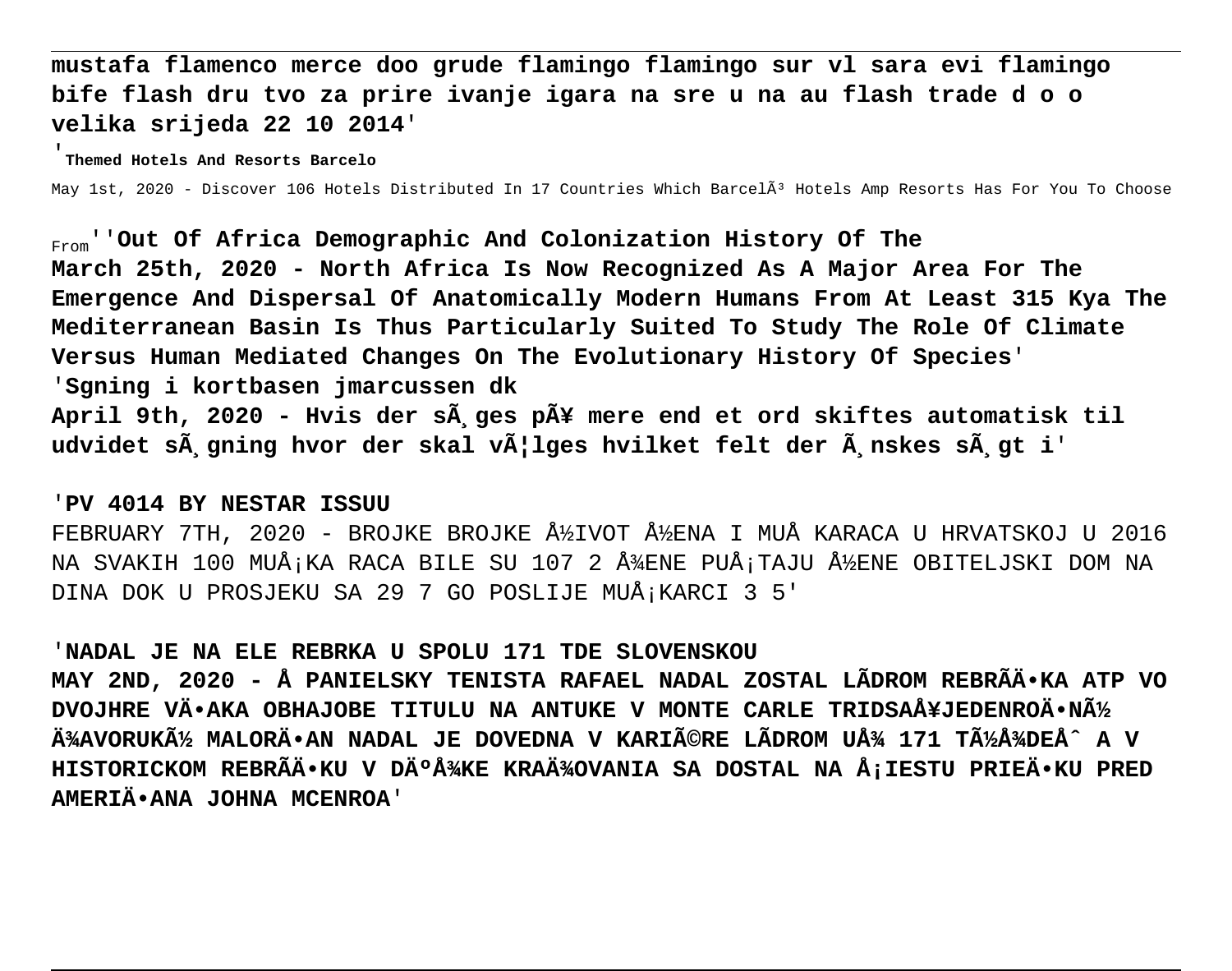# '**573 248 Phone Numbers is located near Columbia April 20th, 2020 - Enter a 10 digit Phone Number Full report includes available information on owner s full name current address current location family members address history phone type and phone carrier**'

#### '**cdn loc gov**

April 18th, 2020 - Not applicable Digital Phonorecord Deliveries e g Interactive Streaming Conditional Downloading and Purchased Content Locker Functionality N A affirmed Stompin At the Savoy Remastered unknown 2018 07 04 Louis Armstrong cd06e56d 8f05 4a95 b35d 359b1a6ca7f4 Jazz 2 Jazz Records''**Messi nadmaio velikog Diega Ronalda**

#### **Charltona i Besta**

April 6th, 2020 - 6570 prikaza Foto AFP Pixsell 73 komentara nogometaÅ; FIFA e Ronaldo zabio je kao 24 godiÅ;njak ukupno 153 gola u prvih osam sezona u dresu Cruzeira PSV a Barcelone i Intera iza njega je legendarni Nizozemac Johan Cruyff koji je s 24 godine na leÄ'ima i osam sezona iza sebe u Ajaxu zabio 229 golova'

'**Richmond Who s Calling Me From 202 221**

**May 1st, 2020 - Enter a 10 digit Phone Number Full report includes available information on owner s full name current address current location family members address history phone type and phone carrier**''**pdf marseille et ses natures permeabilites spatiales**

april 16th, 2020 - a read is counted each time someone views a publication summary such as the title abstract and list of authors clicks on a figure or views or downloads the full text''**Golf in Spain for Spanish golf holidays mistral co uk**

March 13th, 2020 - Golf in Spain Catalonia Catalunya Please scroll lower for the Balearic Islands Catalonia is one of the prime tourist regions of Europe Its popularity es from the quality of the region s hotels their facilities the natural and cultural attractions of the area'

'**Klian si v rebrku vrazne polepil svetovou jednotkou**